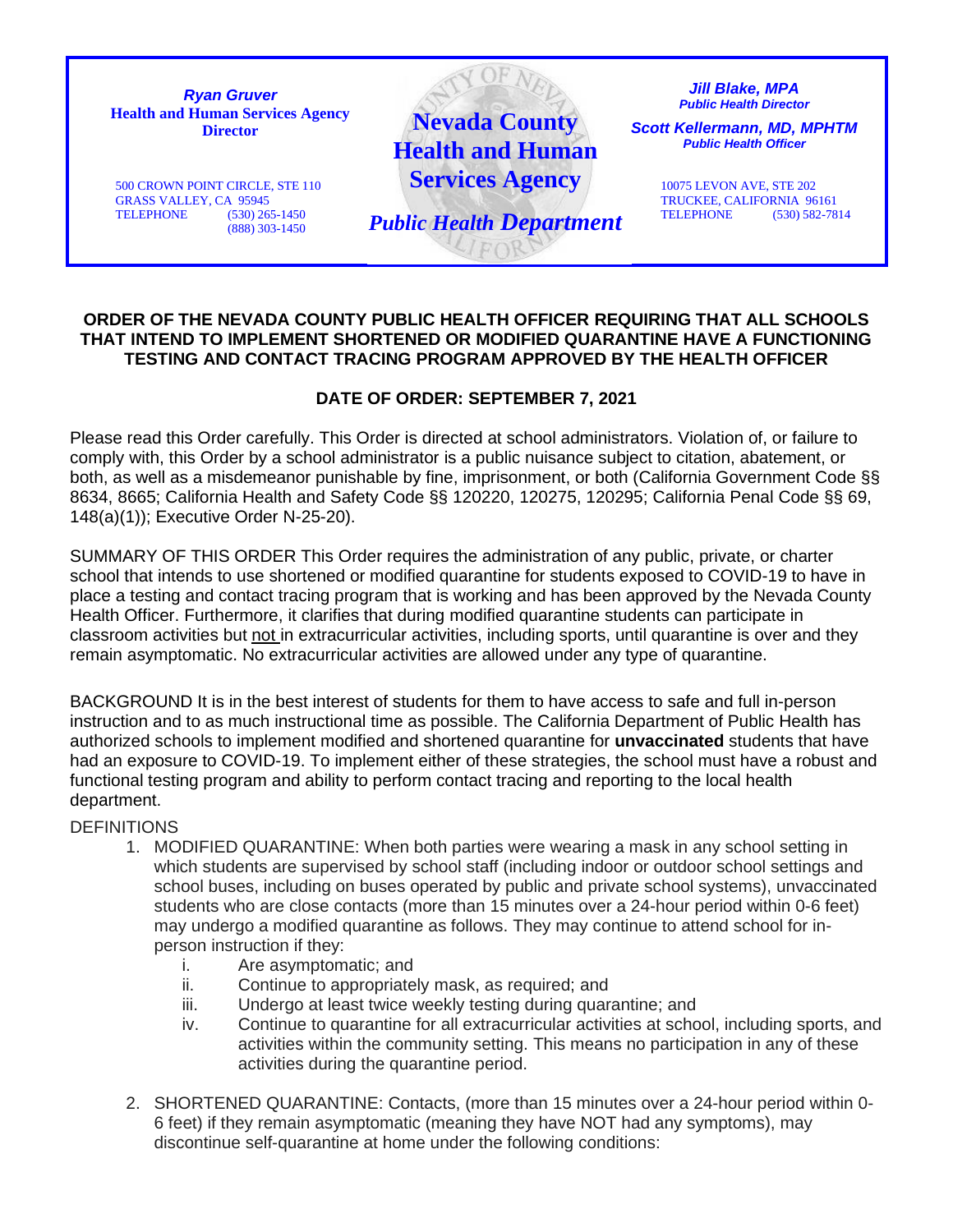- i. Quarantine can end after Day 7 if a diagnostic specimen is collected after Day 5 from the date of last exposure and tests negative.
- 3. FULL QUARANTINE: To discontinue quarantine before 14 days following last known exposure, asymptomatic close contacts must:
	- i. Continue daily self-monitoring for symptoms through Day 14 from last known exposure; and
	- ii. Follow all recommended non-pharmaceutical interventions (e.g., wearing a mask when around others, hand washing, avoiding crowds) through Day 14 from last known exposure.

If any symptoms develop during this 14-day period, the exposed person must immediately isolate, get tested and contact their healthcare provider with any questions regarding their care. Reference: [https://www.cdph.ca.gov/Programs/CID/DCDC/Pages/COVID-19/K-12-Guidance-2021-22-](https://www.cdph.ca.gov/Programs/CID/DCDC/Pages/COVID-19/K-12-Guidance-2021-22-School-Year.aspx) [School-Year.aspx](https://www.cdph.ca.gov/Programs/CID/DCDC/Pages/COVID-19/K-12-Guidance-2021-22-School-Year.aspx)

ORDER UNDER THE AUTHORITY OF CALIFORNIA HEALTH AND SAFETY CODE SECTIONS 101040, 101085, 120175, AND 120220, THE PUBLIC HEALTH OFFICER OF NEVADA COUNTY ("HEALTH OFFICER") HEREBY ORDERS AS FOLLOWS:

- 1. All public, private or charter schools in Nevada County that intend to implement modified or shortened quarantine for unvaccinated students who are close contacts of a case of COVID-19 must first implement a testing and contact tracing program that is approved by the Nevada County Health Officer.
- 2. The following are some, not necessarily all, of the steps that must be taken to effectively implement modified or shortened quarantine:
	- a. Identify all students, staff and volunteers who are currently in isolation because of a diagnosis of COVID-19 with date when isolation will end.
	- b. Identify all students, staff and volunteers who are currently in quarantine and the date when it will end.
	- c. Develop a testing program for all students, staff and volunteers who require testing in order to return to full activities at the school.
	- d. Conduct case investigations and contact tracing as indicated.
	- e. Review the testing and contact tracing program with the Nevada County Health Officer or their designee in order to obtain approval.
	- f. Communicate all actions being taken with the school community with a clear explanation of how testing requirements, isolation and quarantine will be conducted.
- 3. This Order shall become effective immediately.
- 4. All State orders and guidance documents referenced in State orders are complementary to this Order. By way of this Order, the Public Health Officer adopts such directives as orders as well. Where a conflict exists between a local order and any State public health order related to the COVID-19 pandemic, the most restrictive provision controls pursuant to, and consistent with, California Health and Safety Code § 131080, unless the State Health Officer issues an order that expressly determines a provision of a local public health order is a menace to public health.
- 5. The violation of any provision of this Order by a school administrator constitutes an imminent threat and menace to public health, constitutes a public nuisance, and pursuant to California Health and Safety Code § 120275, is a misdemeanor punishable by fine, imprisonment, or both. Other administrative and judicial remedies are also available.
- 6. Copies of this Order shall promptly be: (1) made available at the County Administration Building at 950 Maidu Avenue, Nevada City; (2) posted on the County website